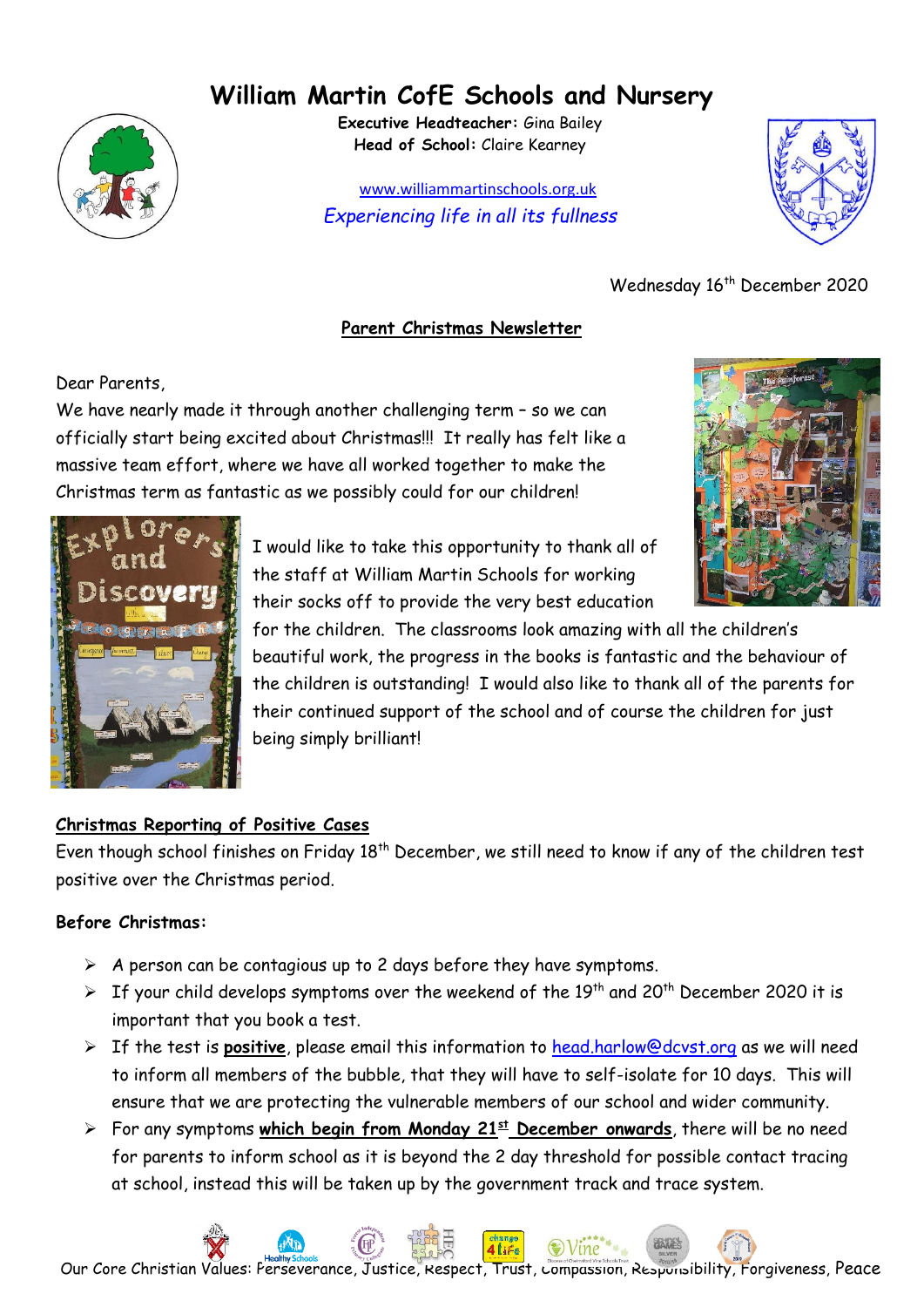#### **After Christmas:**

 $\triangleright$  If your child tests positive and is required to self-isolate over Wednesday 6<sup>th</sup> January 2021 and beyond, please email [head.harlow@dcvst.org](mailto:head.harlow@dcvst.org) from January 4<sup>th</sup> 2021 onwards, so we can update our records and organise home learning.

#### **Christmas Hampers**

I would like to thank Land Sherriff's for their generous donation, to support families with food hampers over the Christmas period and beyond.

There donation has helped provide hampers for over 30 families across Harlow.

#### **Food Vouchers**

Families who qualify for Free School Meals, will receive food vouchers for the Christmas period via a company called [Wonde.](https://help.schoolvouchers.com/hc/en-gb) Mrs Hogg has emailed the links out to Infant parents yesterday, and the Juniors emails are going out today. Parents should receive £30 per eligible child. If you have not received the link, please contact the School Office tomorrow on [admin.williammartin@dcvst.org](mailto:admin.williammartin@dcvst.org) I believe this company has been successful in completing this in the past so I am hoping that this will run smoothly.

**I have attached a letter from Essex Local Authority which gives parents more information about the Wonde school vouchers – I have also put a [copy](https://williammartinschools.org.uk/wp-content/uploads/2020/12/CWGS-parent-letter.pdf) of this on the website.**

#### **Christmas Panto**

Many thanks to the PTA for organising the virtual Christmas Panto – I could hear a lot of enjoyment on Friday in the two classrooms next to my office – nothing brings a smile to my face more than lots of children shouting "It's behind you!!!"

#### **Support for Families over Christmas**

I have put all the information for support services on the website on the [Learning and Wellbeing page.](https://williammartinschools.org.uk/key-information/learning-wellbeing/)

On there are links to support the online and telephone support being co-ordinated by Mind in West Essex.

I also want to draw your attention to the [Essential Living fund,](https://williammartinschools.org.uk/wp-content/uploads/2020/12/8935-Essential-Living-Fund-A5-flyer_V3-PRINT.pdf) this provides funding for families who need help with paying for heating, electricity, water and food. The link will take you to all the information you need on the website if you want to make an application.



Our Core Christian Values: Perseverance, Justice, Respect, Trust, Compassion, Responsibility, Forgiveness, Peace